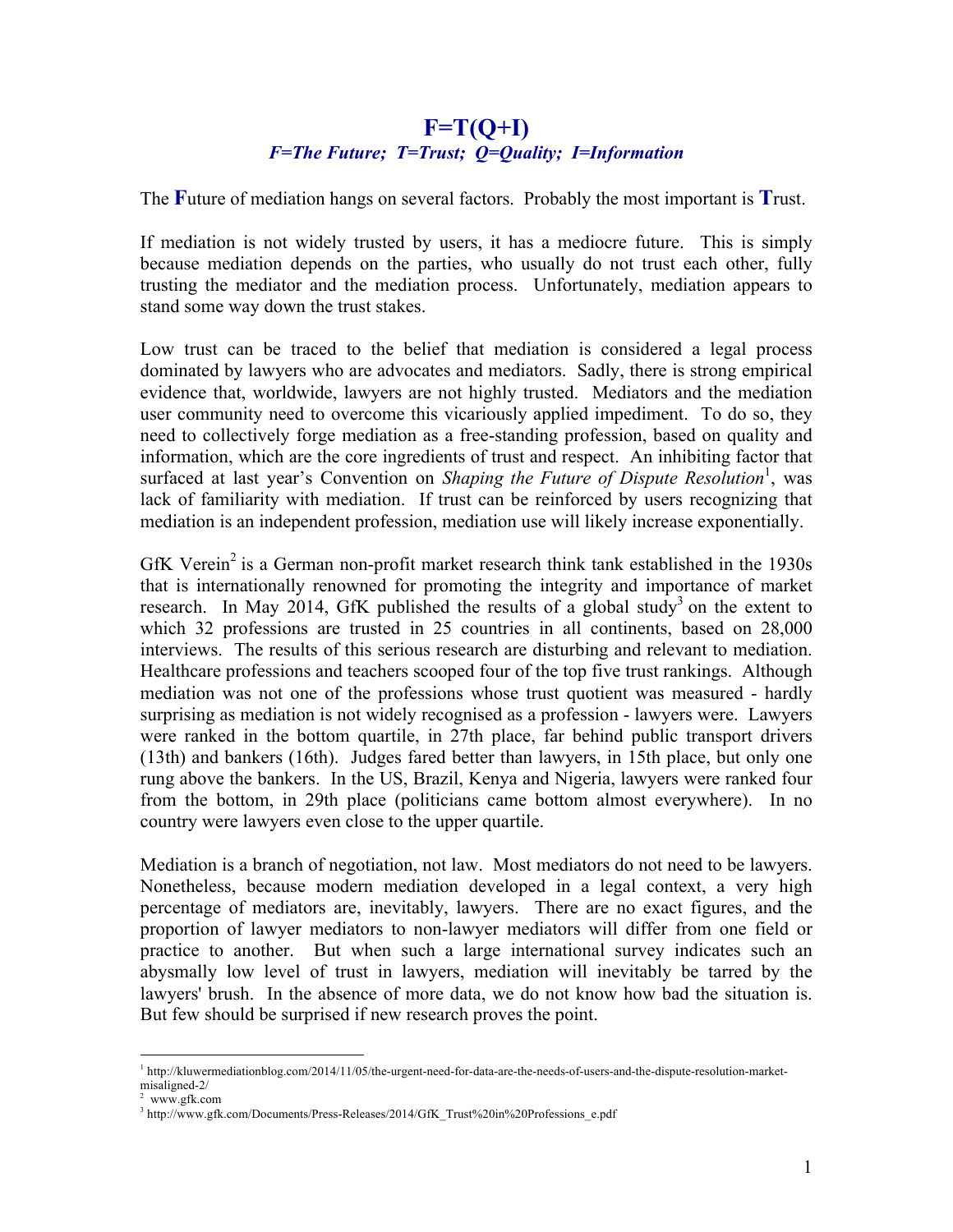Most mediators, including most lawyer-mediators, will be dismayed at the situation, and rightly so. But the mediation field should not just shrug and muddle along, sleepwalking into an unexciting future, assuming that nothing can be done. Mediation needs to present itself as a separate, credible profession. This can be done very quickly, and at low cost, by collectively focusing on two connected areas: **Q**uality and **I**nformation.

## **A separate profession**

The late, great Harold L. Wilensky was Professor of Political Science at US Berkeley. In *The Professionalization of Everyone?<sup>4</sup>* in 1964 he wrote: *Any occupation wishing to exercise authority must find a technical basis for it, assert an exclusive jurisdiction, link both skill and jurisdiction to standards of training*, *and convince the public that its services are uniquely trustworthy and tied to a set of professional norms.*

Mediation can do all these things if the players in the mediation market organize themselves to take collective action. The skills can be taught - in fact must be taught. Sophisticated high-level training criteria are now well-developed, enabling a reliable and objective determination about whether a person will make a competent mediator. Quality can be asserted by credentialing people who meet the required criteria after independent assessment. The trust factor can be communicated to users by promoting how quality can be assured, and by enabling users to have transparency through properly-organised user feedback summaries. Better information can be given to users about how mediation works and why it is so successful. But none of this happens by accident or default. The concept needs vision, leadership, organization and determined effort.

# **Quality**

High quality delivery of services is a central imperative in the growth of any profession. Few users can have confidence in any professional service if they are unable to trust its quality - knowing that high standards are established and applied via credentialing and that there is a tough and visible Code of Professional Conduct that is rigorously enforced.

Some mediators disagree. The main argument in favour of having no quality standards is that users will quickly sort the good mediators from the bad, just like any other service. Some say that mediation is not a science but an art that negates the relevance of standards and credentials. These views are often expressed by successful mediators who are not particularly concerned about the growth of mediation since they have plenty of work for themselves. But their influence has, up to now, inhibited mediation progressing as an independent profession. These views also put infrequent users of mediation at a disadvantage because they do not have access to the collective experience of others. As a result, in almost all countries, anyone can still set up as a "*mediator*". This needs to change, quickly, preferably by the field taking control of itself rather than by being subjected to Government regulation.

 $\frac{1}{4}$ http://www.jstor.org/discover/10.2307/2775206?sid=21105678493323&uid=2&uid=4&uid=2129&uid=3738032&uid=70